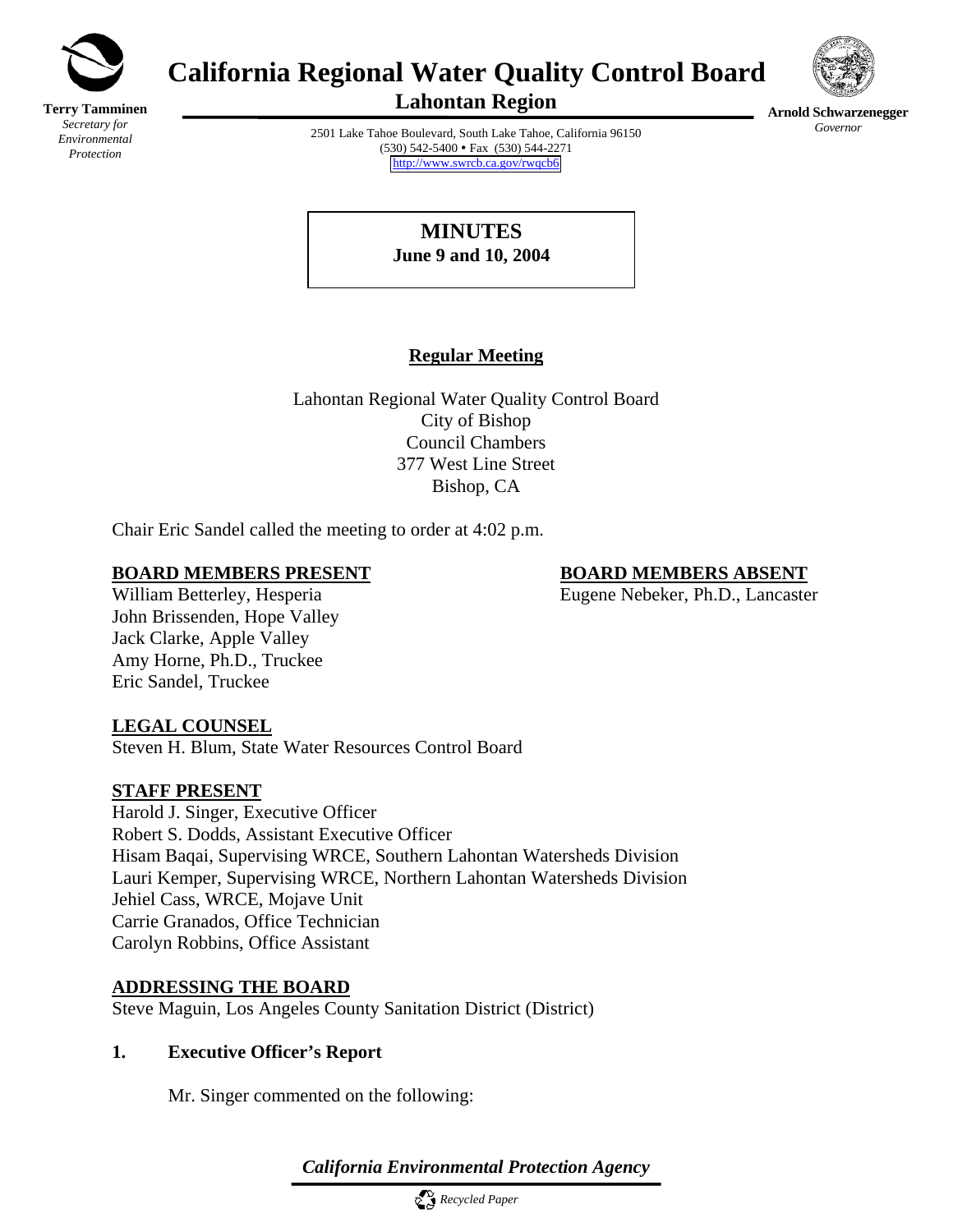- $\triangleright$  Meyers Beacon Station
- $\triangleright$  Lake Tahoe Basin Fuels Management Planning
- $\triangleright$  USFS Big Meadow Violation
- ¾ Individual NPDES permit requested for Silver King Creek Paiute Cutthroat Trout Restoration Project rotenone use by Department of Fish and Game, Silver King Creek
- ¾ Caltrans Tahoe Basin Road Sand and Stormwater Characterization Monitoring
- ¾ City of Barstow (City), Status of Compliance with Notice of Violation
- ¾ Searles Valley Minerals (SVM) (Formerly IMC Chemicals Inc., [IMCC])
- ¾ Violations Report

The afternoon session of the Board meeting adjourned at 4:54 p.m.

#### **Regular Meeting, Continued 7:00 p.m., June 9, 2004**

Chair Eric Sandel called the meeting to order at 7:02 p.m. Board members present: William Betterley, John Brissenden, Jack Clarke and Amy Horne

#### **2. PUBLIC FORUM**

No one addressed the Board during Public Forum.

#### **4. ADOPTION OF UNCONTESTED CALENDAR**

• **Motion:** Moved by John Brissenden, seconded by Jack Clarke and **unanimously carried** to adopt Items 5 and 11 with revisions, Item 8 with revisions to revisions, and Items 6, 7, 9, 10, 12, 13 of the Uncontested Calendar as proposed.

#### **STATUS REPORTS**

**14. Report on the: 1) Status of Compliance By Los Angeles County Sanitation District (District) No. 20, Palmdale Water Reclamation Plant (PWRP) and the City of Los Angeles World Airports (LAWA) with Cleanup and Abatement Order No. R6V-2003-056 Addressing Waste Discharges of Nitrate to Ground Waters and 2) Status of Compliance of the Los Angeles County Sanitation District No. 14, Lancaster Water Reclamation Plant with Waste Discharge Requirements Order No. R6V-2002-053** 

Because enforcement action for non-compliance by the District is possible, Mr. Sandel noted there would be a separation of the enforcement function of Regional Board staff from the adjudicative function of the Board. Harold Singer and Steven Blum will work with the enforcement team. Lauri Kemper will provide technical assistance and Phil Wyels will provide legal counsel to the Board. Mr. Sandel stated there would be no contact between the two teams outside any public forum.

*California Environmental Protection Agency*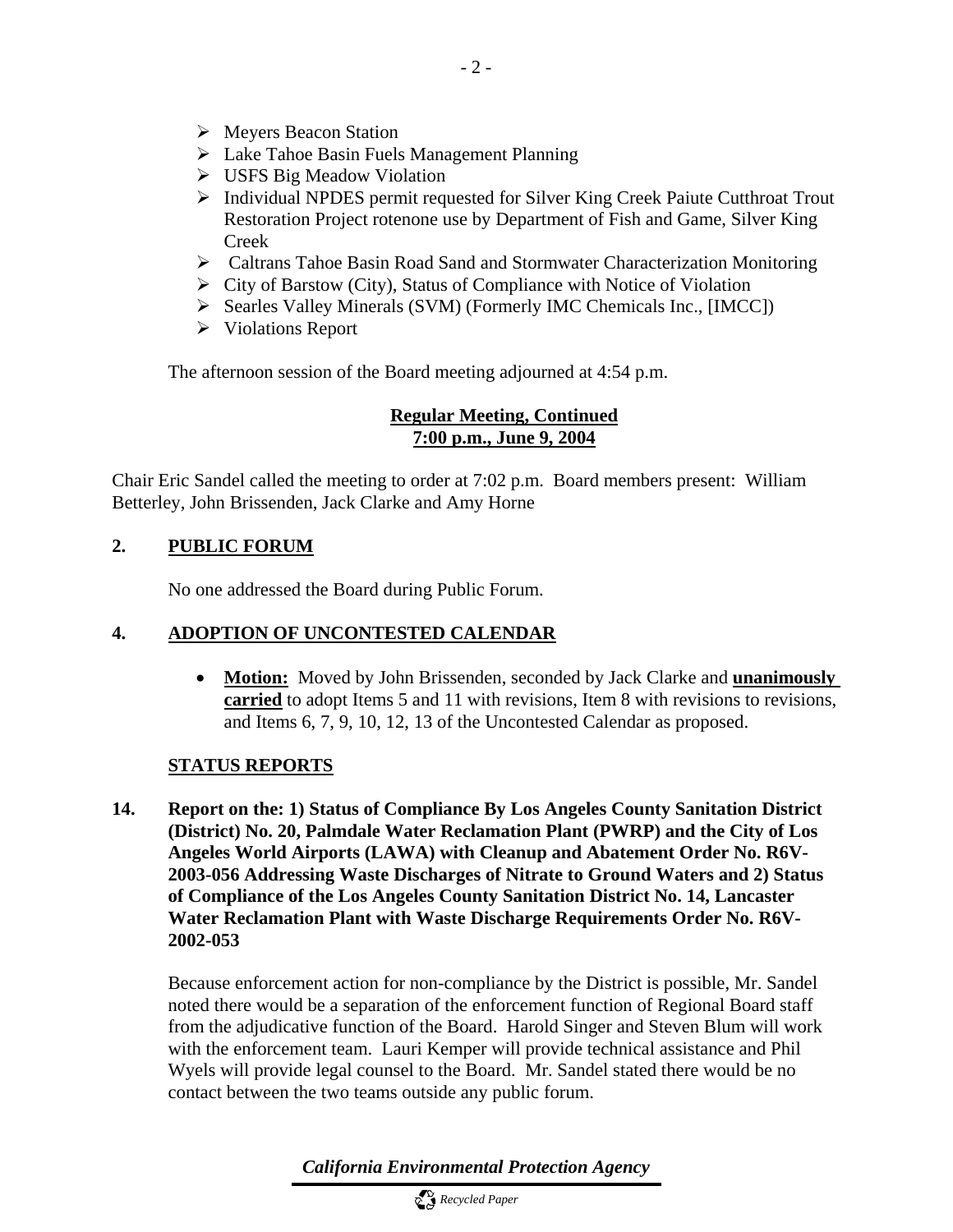Jehiel Cass, WRCE, made the staff presentation and discussed the following:

#### PART A – LACSD No. 20 – Palmdale WRP, LA World Airports

- Review Items: CAO and Monitoring and Reporting Program related tasks
- Conceptual Containment Plan
- First Quarter 2004 CAO Status Report
- Vadose Zone Monitoring Plan
- Enforcement Options
- Future Tasks

#### PART B – LACSD No. 14 – Lancaster WRP

- "2020 Plan" and Environmental Impact Report
- Enforcement Considerations
- Basin Plan Amendments
- Future Tasks

Mr. Cass, Mr. Baqai, Mr. Singer and Mr. Blum responded to Board member questions.

Steve Maguin discussed a March 16, 2004 letter from Board staff and the April 19 response letter from LACSD. He noted that although staff considered the Conceptual Containment Plan and the April 19 addendum deficient, the Final Containment Plan due September 15 would address those issues. Mr. Maguin related the status of various tasks at District 20 and the upcoming schedule for the "Final Draft" EIR released last week for District 14.

Mr. Maguin responded to comments from Mr. Betterley.

Hisam Baqai, Supervising WRCE, commented on the deficiencies of the Conceptual Containment Plan and discussed his comments made to the District in a letter dated September 4, 2003.

Mr. Cass reviewed and commented on several slides.

Discussion between Board members, Mr. Singer and Regional Board staff followed.

#### **OTHER BUSINESS**

#### **15. Reports by Chair and Board Members**

There were no reports by the Chair or Board members.

*California Environmental Protection Agency*